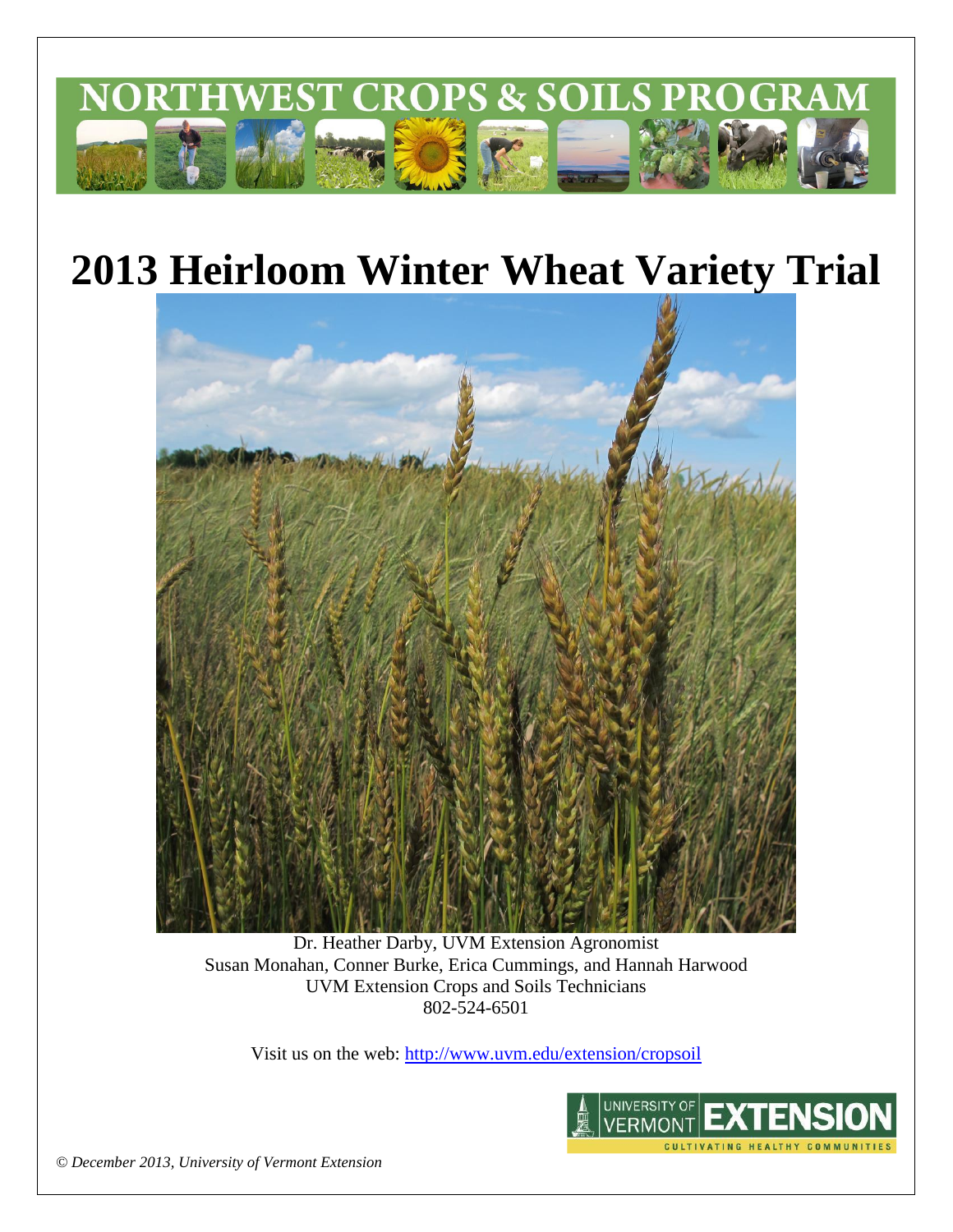#### **2013 HEIRLOOM WINTER WHEAT VARIETY TRIAL**

Dr. Heather Darby, University of Vermont Extension heather.darby[at]uvm.edu

## **INTRODUCTION**

Many consumers are interested in heirloom wheat for flavor, perceived health benefits or its history, while many farmers are interested in heirloom wheat because it may have superior genetics better adapted to the challenging growing conditions in the Northeast. Production of heirloom wheat may also provide a farmer with a value added market with increased returns. This variety trial was established to determine heirloom winter wheat varieties that are suitable for production in Vermont's growing conditions. This was the second year that this trial was conducted in Vermont.

## **MATERIALS AND METHODS**

In the fall of 2012, an heirloom winter wheat variety trial was initiated at Borderview Research Farm in Alburgh, VT. General plot management is listed in Table 1. Plots were managed with practices similar to those used by producers in the surrounding area. The previous crop was spring wheat and prior to that, the site had been in hay. The field was disked and spike tooth harrowed prior to planting. Plots were seeded with a Kincaid Cone Seeder on 21-Sep 2012 at a seeding rate of  $100$  lbs acre<sup>-1</sup>.

Population and vigor were measured on 26-Oct 2012. Populations were determined by taking three, 1/3 meter counts per plot. On 19-Apr 2013, winter survival was measured as a percentage of total plot survival. Vigor was based on a visual rating with a 0–5 scale, where 5 represents excellent stand density and 0 represents no stand. Lodging was measured as a percent of plot lodged on 13-Jun and 11-Jul. At the same time, powdery mildew and other leaf diseases were measured with a visual rating on a scale of 0-10, where 0 represents no disease presence.

Plots were harvested with an Almaco SPC50 small plot combine on 17-Jul 2013. The harvest area was 5' x 20'. Prior to harvest, plant heights were measured on 11-Jul, excluding awns. Grain moisture, test weight and yield were determined at harvest. Seed was cleaned with a small Clipper M2B cleaner (A.T. Ferrell, Bluffton, IN) and a subsample was collected to determine quality characteristics. Samples were ground using the Perten LM3100 Laboratory Mill. Flour was analyzed for protein content using the Perten Inframatic 8600 Flour Analyzer. Most commercial mills target 12-15% protein content. Falling number was measured (AACC Method 56-81B, AACC Intl., 2000) on the Perten FN 1500 Falling Number Machine. The falling number is related to the level of sprout damage in the grain. It is determined by the time it takes, in seconds, for a stirrer to fall through a slurry of flour and water to the bottom of a test-tube. Falling numbers greater than 350 indicate low enzymatic activity and sound quality wheat. A falling number lower than 200 indicates high enzymatic activity and poor quality wheat. Deoxynivalenol (DON), a vomotoxin, was analyzed using Veratox DON 5/5 Quantitative test from the NEOGEN Corp. This test has a detection range of 0.5 to 5 ppm. Samples with DON values greater than 1 ppm are considered unsuitable for human consumption. The varieties of heirloom winter wheat grown are listed in Table 2. Results were analyzed with an analysis of variance in SAS (Cary, NC). The Least Significant Difference (LSD) procedure was used to separate cultivar means when the F-test was significant ( $p < 0.10$ ).

|                          | <b>Borderview Research Farm</b>               |  |  |  |  |  |
|--------------------------|-----------------------------------------------|--|--|--|--|--|
| <b>Trial Information</b> | Alburgh, VT                                   |  |  |  |  |  |
| Soil Type                | Benson rocky silt loam                        |  |  |  |  |  |
| Previous crop            | Spring Wheat                                  |  |  |  |  |  |
| Planting date            | 21-Sep 2012                                   |  |  |  |  |  |
| Harvest date             | 17-Jul 2013                                   |  |  |  |  |  |
| Seeding rate             | $100$ lbs acre <sup>-1</sup>                  |  |  |  |  |  |
| Tillage methods          | Mold board plow, disk, and spike tooth harrow |  |  |  |  |  |

#### **Table 1. General plot management.**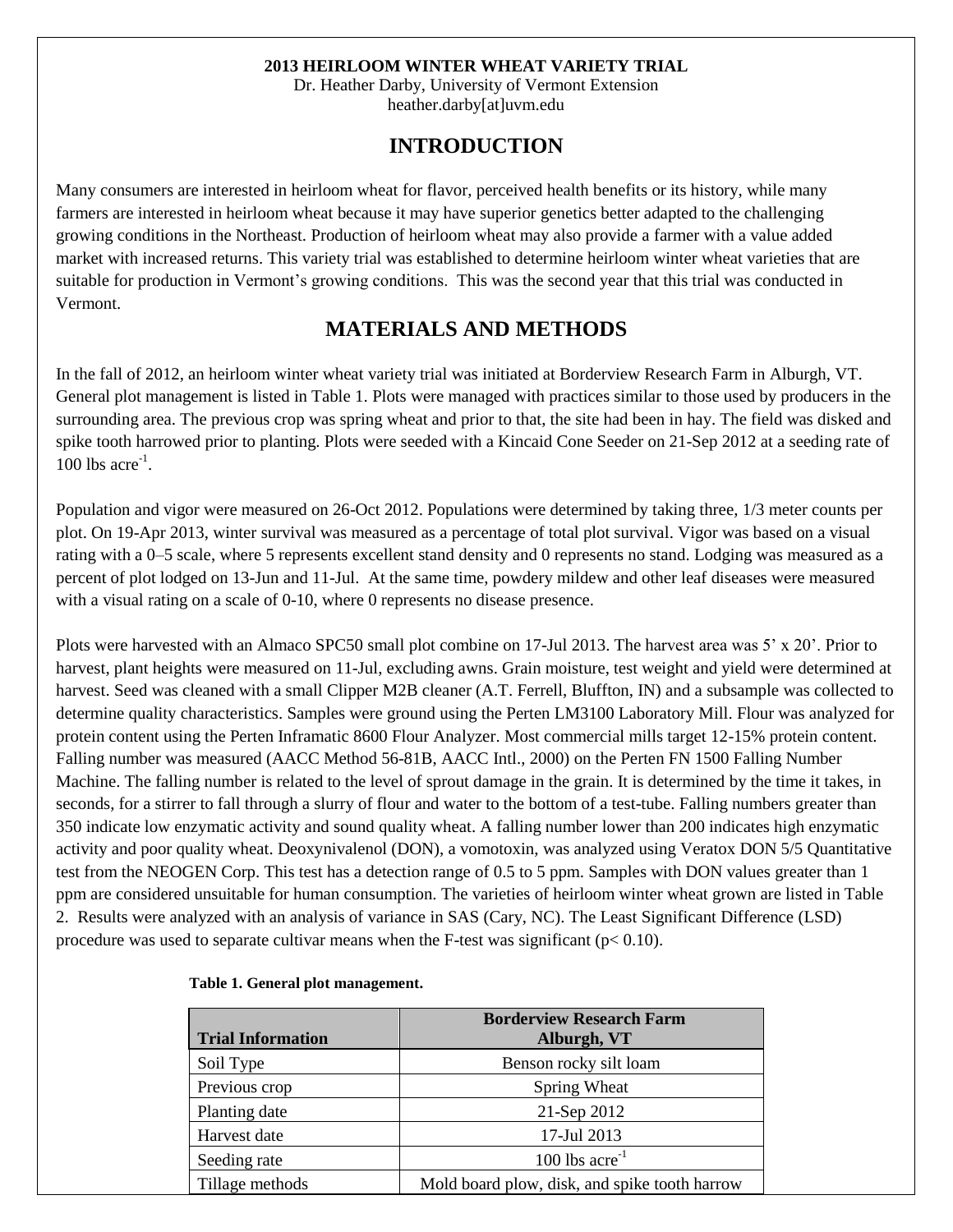| <b>Variety</b>     | <b>Market Class</b> | Year | Origin        |  |  |
|--------------------|---------------------|------|---------------|--|--|
| Blackhull          | <b>HRWW</b>         | 1917 | Kansas        |  |  |
| Bluejacket         | <b>HRWW</b>         | 1946 | Kansas        |  |  |
| Clark's Cream      | <b>HWWW</b>         | 1972 | Kansas        |  |  |
| Columbia           | <b>HRWW</b>         | 1955 | Oregon        |  |  |
| Coppei             | <b>SRWW</b>         | 1911 | Washington    |  |  |
| Forward            | <b>SRWW</b>         | 1920 | New York      |  |  |
| Genesee Giant      | <b>SWWW</b>         | 1893 | New York      |  |  |
| Goldcoin           | <b>SWWW</b>         | 1890 | New York      |  |  |
| Honor              | <b>SWWW</b>         | 1920 | New York      |  |  |
| Kanred             | <b>HRWW</b>         | 1917 | Kansas        |  |  |
| Oro                | <b>HRWW</b>         | 1927 | Oregon        |  |  |
| Pride of Genesee   | <b>SRWW</b>         | 1893 | New York      |  |  |
| Red Chief          | <b>SRWW</b>         | 1901 | New York      |  |  |
| <b>Red Russian</b> | <b>SRWW</b>         | 1890 | England       |  |  |
| Relief             | <b>HRWW</b>         | 1931 | Utah          |  |  |
| Rio                | <b>HRWW</b>         | 1931 | Oregon        |  |  |
| Triplet            | <b>SRWW</b>         | 1918 | Washington    |  |  |
| Ukrainka           | <b>HRWW</b>         | 1926 | Kiev, Ukraine |  |  |
| Wasatch            | <b>HRWW</b>         | 1944 | Utah          |  |  |

 **Table 2. Heirloom winter wheat varieties, market class, year of release and place of origin.** 

**HRWW**-Hard Red Winter Wheat, **HWWW**-Hard White Winter Wheat, **SRWW**-Soft Red Winter Wheat, **SWWW-**Soft White Winter Wheat.

Variations in yield and quality can occur because of variations in genetics, soil, weather and other growing conditions. Statistical analysis makes it possible to determine whether a difference among varieties is real, or whether it might have occurred due to other variations in the field. At the bottom of each table, a LSD value is presented for each variable (i.e. yield). Least Significant differences (LSD's) at the 10% level of probability are shown. Where the difference between two treatments within a column is equal to or greater than the LSD value at the bottom of the column, you can be sure in 9 out of 10 chances that there is a real difference between the two varieties. Treatments that were not significantly lower in performance than the highest value in a particular column are indicated with an asterisk. In the example below, A is significantly different from C but not from B. The difference between A and B is equal to 1.5, which is less than the LSD value of 2.0. This means that these varieties did not differ in yield. The difference between A and C is equal to 3.0, which is greater than the LSD value of 2.0. This means that the yields of these varieties were significantly different from one another. The asterisk indicates that B was not significantly lower than the top yielding variety.

| <b>Variety</b> | Yield  |
|----------------|--------|
| A              | 6.0    |
| B              | $7.5*$ |
| $\mathcal{C}$  | ዓ በ*   |
| LSD            | 2.0    |
|                |        |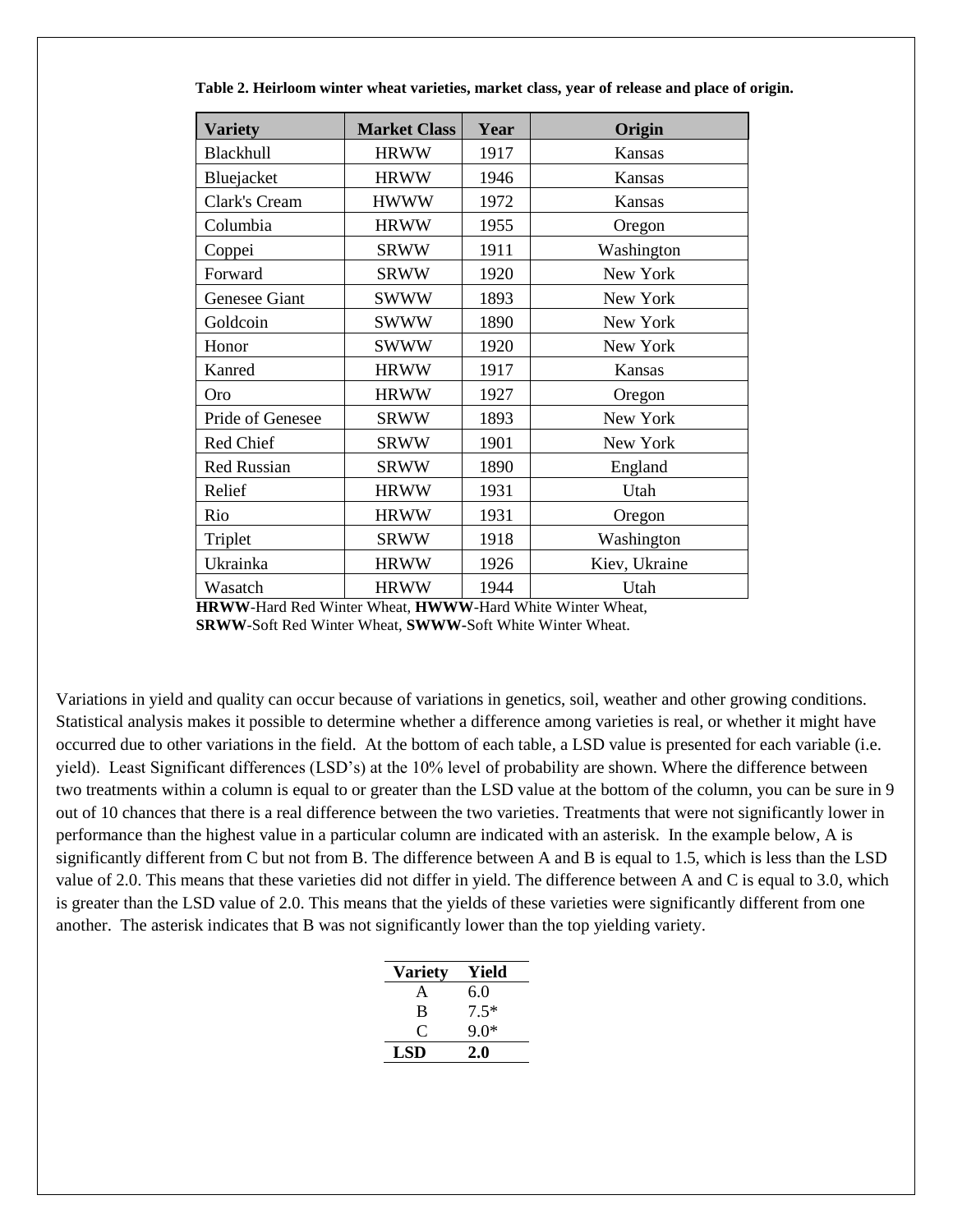# **RESULTS AND DISCUSSION**

Seasonal precipitation and temperature recorded at a weather station in Alburgh, VT are shown in Table 3. Spring and early summer, May and June, had almost 7 inches more rain than the 30 year average. From March to July, there was an accumulation of 3487 Growing Degree Days (GDDs) which is 134 GDDs higher than the 30-year average. Many of the heirlooms in the trial were developed in environments much different than New England. Hence, it is important to evaluate the varieties for tolerance to our climate. Most varieties were able to survive the winter although the 2012/2013 winter was mild. The variety Coppei suffered significant plant loss to the winter months while most other varieties had acceptable survival rates (Table 4). Wet conditions during flowering likely resulted in high levels of disease in the wheat trial (Table 4). Powdery mildew (*Blumeria graminis* DC) was prevalent in the heirloom wheat and there were differences in susceptibility among the varieties. Leaf diseases such as stripe rust (*Puccinia striiformis* Westend) and aschocyta leaf spot *(Ascochyta spp.)* plagued the wheat. Significant differences were not detected among varieties likely due to the fact that leaf disease was assessed as a whole and not by individual disease.

| Alburgh, VT                       | Sept.<br>2012 | Oct.<br>2012 | Nov.<br>$2012*$ | Mar.<br>2013 | Apr.<br>2013 | <b>May</b><br>2013 | Jun.<br>2013            | Jul.<br>2013 |
|-----------------------------------|---------------|--------------|-----------------|--------------|--------------|--------------------|-------------------------|--------------|
| Average temperature $(^{\circ}F)$ | 60.8          | 52.4         | 36.7            | 32.1         | 43.6         | 59.1               | 64.0                    | 71.7         |
| Departure from normal             | 0.2           | 4.2          | $-1.5$          | 1.0          | $-1.2$       | 2.7                | $-1.8$                  | 1.1          |
|                                   |               |              |                 |              |              |                    |                         |              |
| Precipitation (inches)            | 5.36          | 4.13         | 0.68            | 1.04         | 2.12         | 4.79               | $9.23 \text{ }^{\circ}$ | 1.89         |
| Departure from normal             | 1.72          | 0.53         | $-2.44$         | $-1.17$      | $-0.70$      | 1.34               | 5.54                    | $-2.26$      |
|                                   |               |              |                 |              |              |                    |                         |              |
| Growing Degree Days (base 32°F)   | 896           | 652          | 144             | 89           | 348          | 848                | 967                     | 1235         |
| Departure from normal             | 38            | 150          | $-40$           | 89           | $-36$        | 91                 | $-47$                   | 37           |

**Table 3. Seasonal weather data collected in Alburgh, VT, 2013.**

Based on weather data from a Davis Instruments Vantage Pro2 with WeatherLink data logger. Historical averages are for 30 years of NOAA data (1981-2010) from Burlington, VT.

\* November 2012 data are based on National Weather Service data from cooperative observation stations in South Hero, VT.

[\(http://www.nrcc.cornell.edu/page\\_summaries.html\)](http://www.nrcc.cornell.edu/page_summaries.html)

ⱡ June 2013 precipitation data based on National Weather Service data from cooperative stations in South Hero, VT. (http://www.nrcc.cornell.edu/page\_summaries.html)

Winter wheat heirloom varieties had an average yield of 1562 lbs acre<sup>-1</sup>. The highest yielding variety was Forward, which yielded 2868 lbs acre<sup>-1</sup> (Table 5). Forward was also the highest yielding variety in 2012 (data not shown). Of the eight top yielding varieties, 6 were soft wheat's developed in New York State. Soft wheat's are generally lower in protein and better suited for pastries and cookies. The highest yielding hard wheat, which is generally desired for bread baking, was Clark's Cream (a HWWW released in 1972 from Kansas), which yielded 2137 lbs acre<sup>-1</sup>. Bluejacket was the highest yielding heirloom in the hard red wheat market class, which yielded 1602 lbs acre<sup>-1</sup>. Bluejacket was developed in Kansas in 1946.

Pride of Genessee was the tallest growing heirloom wheat, which grew 53.9 inches, almost 4 inches taller than the second tallest variety (Table 5). In organic systems, taller plants are generally desired for their ability to shade out competing weeds. All of the varieties grown in this study would be considered tall when compared to many of today's modern cultivars. Tall wheat may be prone to lodging depending on many factors such as stalk strength and over-fertilization. Lodging was measured twice during the season and ranged between  $0 - 95\%$  (Table 4). By harvest time, all varieties had some level of lodging.

Test weight is the measure of grain density determined by weighing a known volume of grain. Generally, the heavier the wheat is per bushel, the higher baking quality. Genessee Giant had the highest test weight of 58.3 lbs bushel<sup>-1</sup> which exceeds the industry standard of 56 lbs bushel<sup>-1</sup> (Table 5).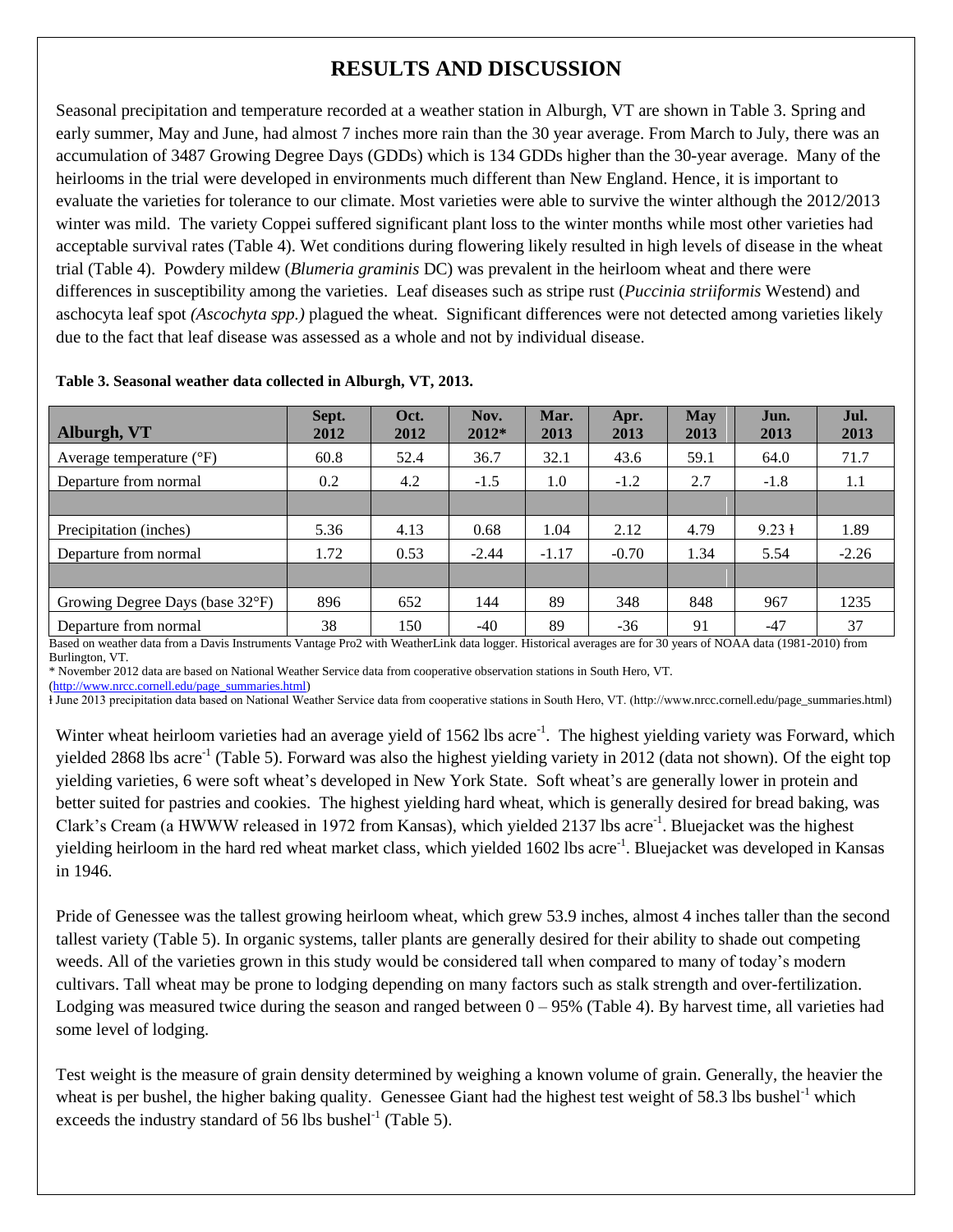**Table 4. Characteristics of heirloom winter wheat varieties, Alburgh, VT, 2013.**

| <b>Variety</b>     | <b>Winter</b><br>survival | <b>Vigor</b> | Lodging<br>$13-J$ un | <b>Powdery</b><br>mildew | Leaf<br>disease | <b>Plant</b><br>infected | Lodging<br>$11-Jul$ |
|--------------------|---------------------------|--------------|----------------------|--------------------------|-----------------|--------------------------|---------------------|
|                    | $(\%)$                    | $(0-5)$      | $(\%)$               | $(0-10)$                 | $(0-10)$        | $(\%)$                   | $(\%)$              |
| Blackhull          | 75                        | 3.8          | 42.5                 | $4.0*$                   | 5.8             | 65.0                     | 45.0                |
| Bluejacket         | 85*                       | $4.8*$       | $22.5*$              | 8.5                      | 5.8             | 27.5                     | 36.3                |
| Clark's Cream      | 90*                       | $4.5*$       | $0.0*$               | $2.8*$                   | 3.3             | 40.0                     | $7.5*$              |
| Columbia           | $80*$                     | 3.8          | $11.3*$              | 7.5                      | 5.8             | 45.0                     | $15.0*$             |
| Coppei             | 61                        | 3.3          | $7.5*$               | 5.5                      | 4.3             | 35.0                     | $5.0*$              |
| Forward            | 83*                       | 4.3          | $3.8*$               | $3.3*$                   | 3.3             | 27.5                     | $8.8*$              |
| Gen. Giant         | $81*$                     | 4.3          | $0.0*$               | $2.0*$                   | 4.8             | 22.5                     | $1.3*$              |
| Gold Coin          | 86*                       | 4.3          | $20.0*$              | $2.0*$                   | 3.0             | 25.0                     | 30.0                |
| Honor              | $84*$                     | $4.5*$       | 47.5                 | $2.3*$                   | 5.0             | 40.0                     | 53.8                |
| Kanred             | 76                        | 3.8          | 58.8                 | 4.8                      | 4.3             | 42.5                     | 61.3                |
| Oro                | 90*                       | $5.0*$       | 89.5                 | 5.0                      | 4.8             | 45.0                     | 95.0                |
| Pride of Gen.      | $80*$                     | $4.5*$       | 42.5                 | $3.5*$                   | 2.5             | 10.0                     | 30.0                |
| Red Chief          | $88*$                     | $4.5*$       | $8.8\,^*$            | 4.5                      | 5.3             | 22.5                     | 31.3                |
| <b>Red Russian</b> | $81*$                     | 4.3          | 30.0                 | 4.8                      | 4.5             | 37.5                     | 47.5                |
| Relief             | 78                        | 3.8          | 36.3                 | 4.5                      | 4.3             | 40.0                     | 33.8                |
| Rio                | 85*                       | 4.3          | 62.5                 | 4.3                      | 3.5             | 30.0                     | 77.5                |
| Triplet            | $88*$                     | $4.5*$       | 67.5                 | $3.5*$                   | 3.8             | 20.0                     | 92.5                |
| Ukraine            | 89*                       | $4.8*$       | 38.8                 | $2.0*$                   | 3.3             | 30.0                     | 31.3                |
| Wahsatch           | 78                        | $4.5*$       | 61.3                 | 4.5                      | 3.3             | 27.5                     | 90.0                |
| <b>Trial Mean</b>  | 82                        | 4.3          | 34.3                 | 4.2                      | 4.2             | 33.3                     | 41.7                |
| LSD(p<0.10)        | 11.23                     | 0.7435       | 25.339               | 2.0884                   | <b>NS</b>       | <b>NS</b>                | 24.772              |

\*Varieties with an asterisk are not significantly d ifferent than the top performer in **bold**.

NS – No significant difference amongst varieties.

#### **Table 5. Yield and quality of heirloom winter wheat, Alburgh, VT, 2013.**

|                   |          |                   | <b>DM</b>              |                 | <b>Test</b>                         | <b>Protein</b> | <b>Falling</b> |            |
|-------------------|----------|-------------------|------------------------|-----------------|-------------------------------------|----------------|----------------|------------|
| <b>Variety</b>    | Height   | <b>Population</b> | yield                  | <b>Moisture</b> | weight                              | @ 14%          | number         | <b>DON</b> |
|                   | (inches) | plants $m-2$      | $\text{lbs acre}^{-1}$ | (% )            | $\sqrt{1}$ lbs bushel <sup>-1</sup> | $\%$           | seconds        | ppm        |
| Blackhull         | 45.4     | 328               | 751                    | 15.6            | 53.4                                | 12.7           | $423*$         | $6.0*$     |
| Bluejacket        | 46.7     | 395               | 1602                   | 14.7            | $57.3*$                             | 13.2           | 409*           | $7.2*$     |
| Clark's Cream     | 42.9     | 405               | 2137                   | 12.6            | $55.5*$                             | 12.1           | $405*$         | 11.2       |
| Columbia          | 40.4     | 405               | 1101                   | $12.1*$         | $55.3*$                             | 11.8           | 418*           | $8.2*$     |
| Coppei            | 47.0     | 372               | 1255                   | 13.5            | 56.0*                               | 13.3           | 399*           | 10.8       |
| Forward           | 49.3     | 389               | 2868*                  | $9.7*$          | $56.1*$                             | 10.9           | 369            | $7.9*$     |
| Gen. Giant        | 43.0     | 374               | 2184                   | $11.0*$         | 58.3*                               | 11.2           | 355            | $7.3*$     |
| Gold Coin         | 49.6     | 308               | 2134                   | 14.2            | 52.8                                | 12.2           | 366            | 12.3       |
| Honor             | 50.2     | 413               | 1796                   | $7.9*$          | 54.8*                               | 11.5           | 381            | 9.9        |
| Kanred            | 47.1     | 318               | 850                    | 15.7            | 50.4                                | 13.7           | $405*$         | $7.5*$     |
| Oro               | 44.3     | 354               | 847                    | $12.1*$         | 54.8*                               | $14.7*$        | 408*           | $7.6*$     |
| Pride of Gen.     | 53.9*    | 376               | 1683                   | 14.3            | $56.5*$                             | 13.2           | 388            | 12.2       |
| Red Chief         | 46.3     | 341               | 1832                   | 16.0            | 56.4*                               | 13.5           | 426*           | $6.7*$     |
| Red Russian       | 48.1     | 372               | 1427                   | 17.8            | 50.5                                | $14.1*$        | 399*           | $7.8*$     |
| Relief            | 47.4     | 315               | 1361                   | 13.8            | 56.5*                               | 12.8           | $412*$         | $7.1*$     |
| Rio               | 43.5     | 384               | 1262                   | 15.7            | 53.3                                | 12.6           | 384            | $7.5*$     |
| Triplet           | 48.6     | 592*              | 1258                   | $9.9*$          | 56.3*                               | $14.3*$        | $410*$         | $7.7*$     |
| Ukraine           | 46.4     | 425               | 1860                   | 12.6            | $57.5*$                             | 13.5           | $414*$         | 9.9        |
| Wahsatch          | 47.0     | 297               | 1479                   | 15.1            | 57.9*                               | 13.3           | 422*           | $7.3*$     |
| <b>Trial Mean</b> | 46.7     | 377               | 1562                   | 13.4            | 55.2                                | 12.9           | 400            | 8.5        |
| LSD(p<0.10)       | 2.8952   | 99.55             | 419.15                 | 4.4994          | 4.1625                              | 0.8541         | 31.433         | 2.2555     |

\*Varieties with an asterisk are not significantly different than the top performer in **bold**.

NS – No significant difference amongst varieties.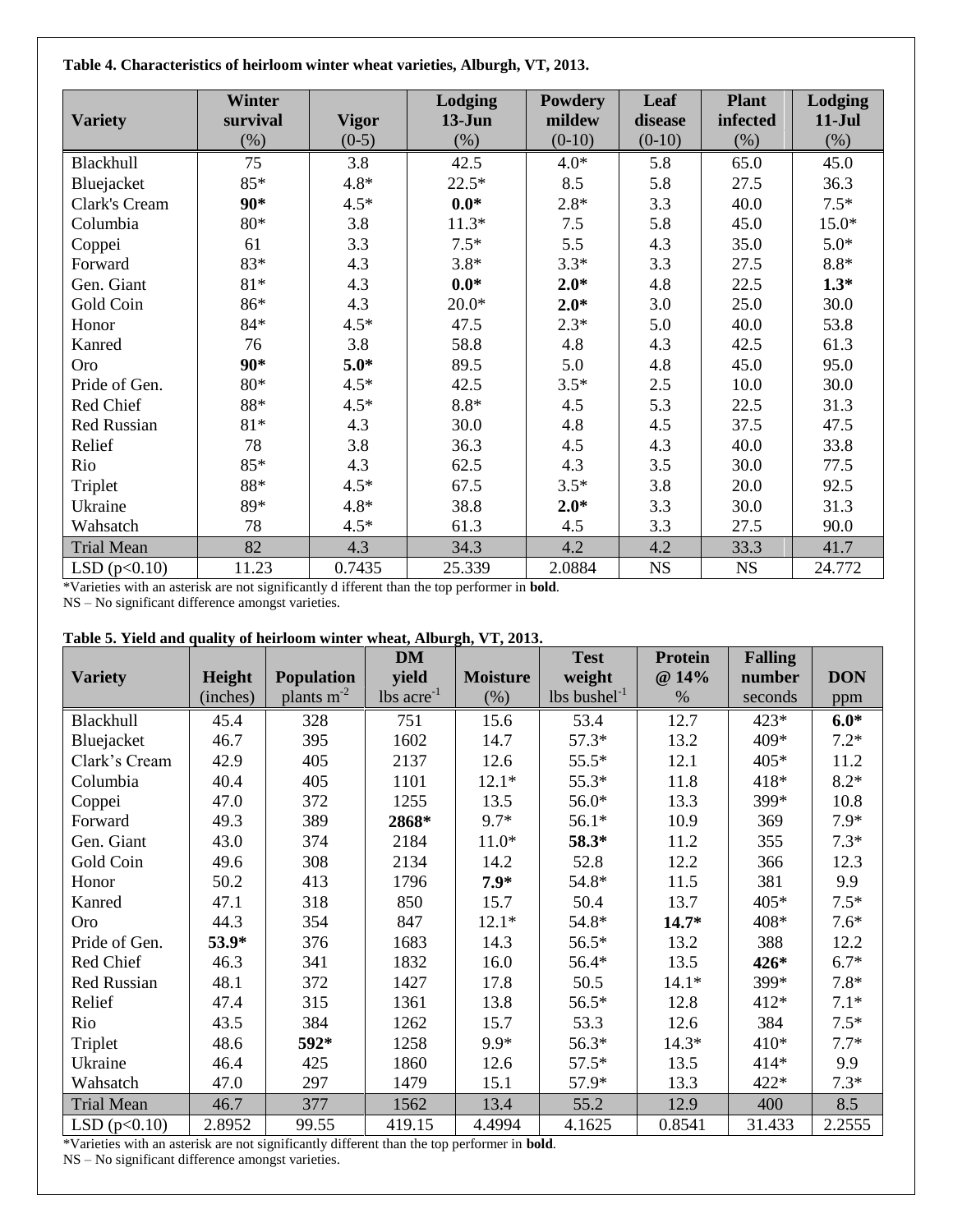

**Figure 1. Yield and protein of heirloom winter wheat varieties, Alburgh, VT, 2013. For protein, varieties with an asterisk are the top performer and not significantly different from one another. For yield, varieties with the same letter are not significantly different from one another.**

The three varieties with the highest protein content were among the lower yielding varieties (Figure 1). There is often an inverse relationship seen between yield and protein. Oro, Triplet, and Red Russian had crude protein levels over 14%, significantly higher than the other varieties. Falling numbers for all varieties were over 350 seconds, indicating low enzymatic activity and sound quality wheat (Table 5). Additionally, DON levels for all varieties were well above the FDA threshold of 1 ppm and considered un-safe for human consumption (Figure 2). All of the wheat grown at Borderview Research Farm in 2013 has tested well over the FDA threshold of 1 ppm in 2013. The wet conditions during growth and flowering were conducive for Fusarium Head Blight (FHB) infections. In 2013, with such strong *Fusarium* pressure, it is informative to look at varieties with the lowest DON levels because they may show some *Fusarium* resistance, while varieties with the highest levels of DON were most susceptible to *Fusarium* infection.